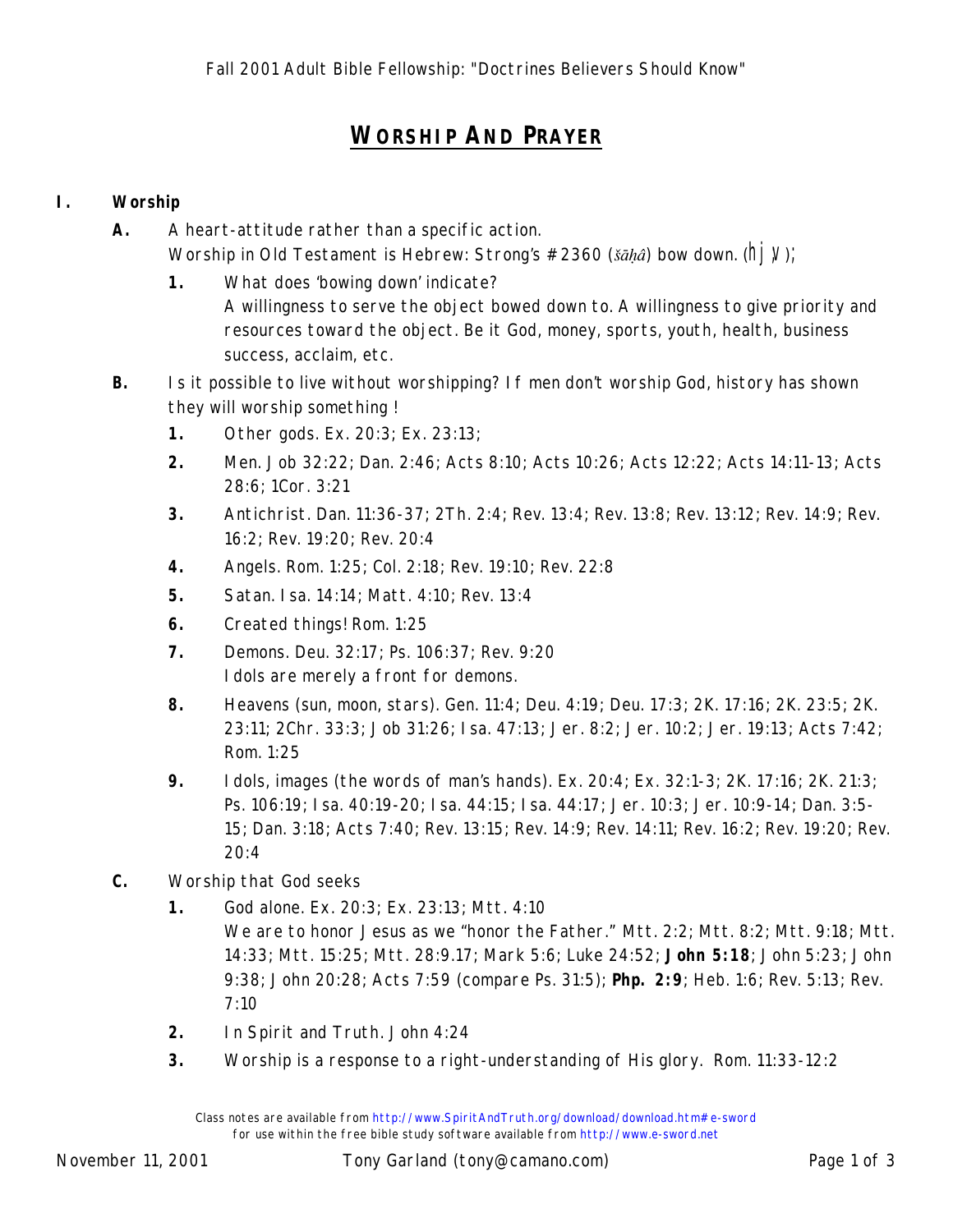- **4.** Motivated by a desire to be in His presence—the ultimate blessing of redemption. Ex. 29:42-45; Ex. 33:18-23; Ps. 16:11; Ps. 27:4; John 14:23; 2 Cor. 6:16; Rev. 21:3; Rev. 22:3-5
- **D.** Worship in vain.
	- **1.** Hypocrisy appearance without substance. Isa. 29:13; Amos 5:21-27; Matt. 15:7-9; Rev. 3:15-16
	- **2.** While disobedient.
		- **a)** Sacrifice while disobedient is fruitless and rejected. Ps. 69:30-31; Pr. 21:3; Jer. 7:21-24; Hos. 6:6; Mark 12:33
		- **b)** We demonstrate our love through obedience. Isa. 50:10; Luke 6:46; John 14:21-23; John 15:10-14; Acts 5:32
	- **3.** In the flesh. Rom. 8:8
- **II.** Prayer
	- **A.** How is prayer related to worship? Prayer is a primary means of communication and *fellowship* with God.

Pictured as incense (an offering with a sweet smell) before God. Ex. 30:8; Ps. 141:2; Luke 1:10; Acts 10:4; Rev. 5:8; Rev. 8:3

- **B.** God desires the prayers of believers. Luke 18:1; Eph. 6:18; 1Ti. 2:8
- **C.** The believer has a unique and full access to God through Christ. Rom. 5:2; Eph. 2:18; Eph. 3:12; Heb. 4:16; Heb. 10:19
- **D.** When is prayer not heard? Avoid these for your prayers to be effective (James 5:16).
	- **1.** Wrong motives. James 4:3
	- **2.** Iniquity in my heart. Ps. 66:18; Ps. 107:9 (prayer becomes sin!); **Isa. 59:2**
	- **3.** Disobedient and unrepentant. 2 Chr. 7:14; Pr. 28:9; Jer. 11:14; Jer. 14:12; Lam. 3:44; Zec. 7:13
	- **4.** Worship of other gods. Jer. 7:16
	- **5.** Unrighteous. John 9:31; 1 Pe. 3:12
	- **6.** Mistreating one's wife. Mal. 2:14; 1 Pe. 3:7
	- **7.** Justice is lacking. Isa. 58:3-9
	- **8.** Forgiveness is lacking. Mtt. 6:15
	- **9.** Lack of concern for the needy. Pr. 21:13
	- **10.** Double-minded (inconsistent and confused). James 1:8
	- **11.** When innocent blood is shed. Isa. 1:15
	- **12.** Those hating instruction, lacking fear of God. Pr. 1:28
- **E.** For what do we pray?
	- **1.** According to God's will. Dan. 9:23; Mtt. 26:39; Luke 11:2; Luke 22:42; John 4:34; Rom. 8:27

Class notes are available from http://www.SpiritAndTruth.org/download/download.htm#e-sword for use within the free bible study software available from http://www.e-sword.net